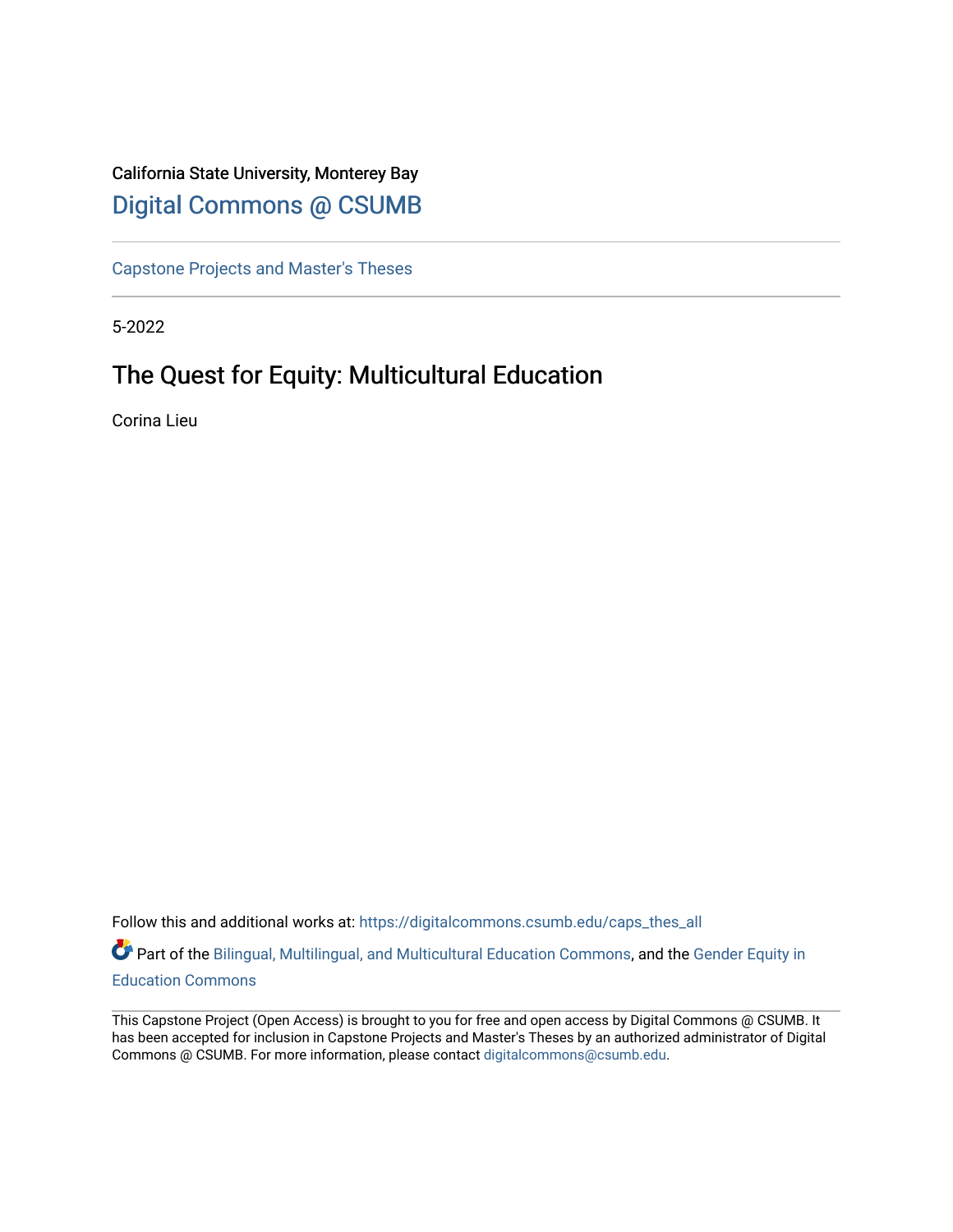## **The Quest for Equity: Multicultural Education**

Corina Lieu

California State University Monterey Bay

LS 400: Capstone

Patty Whang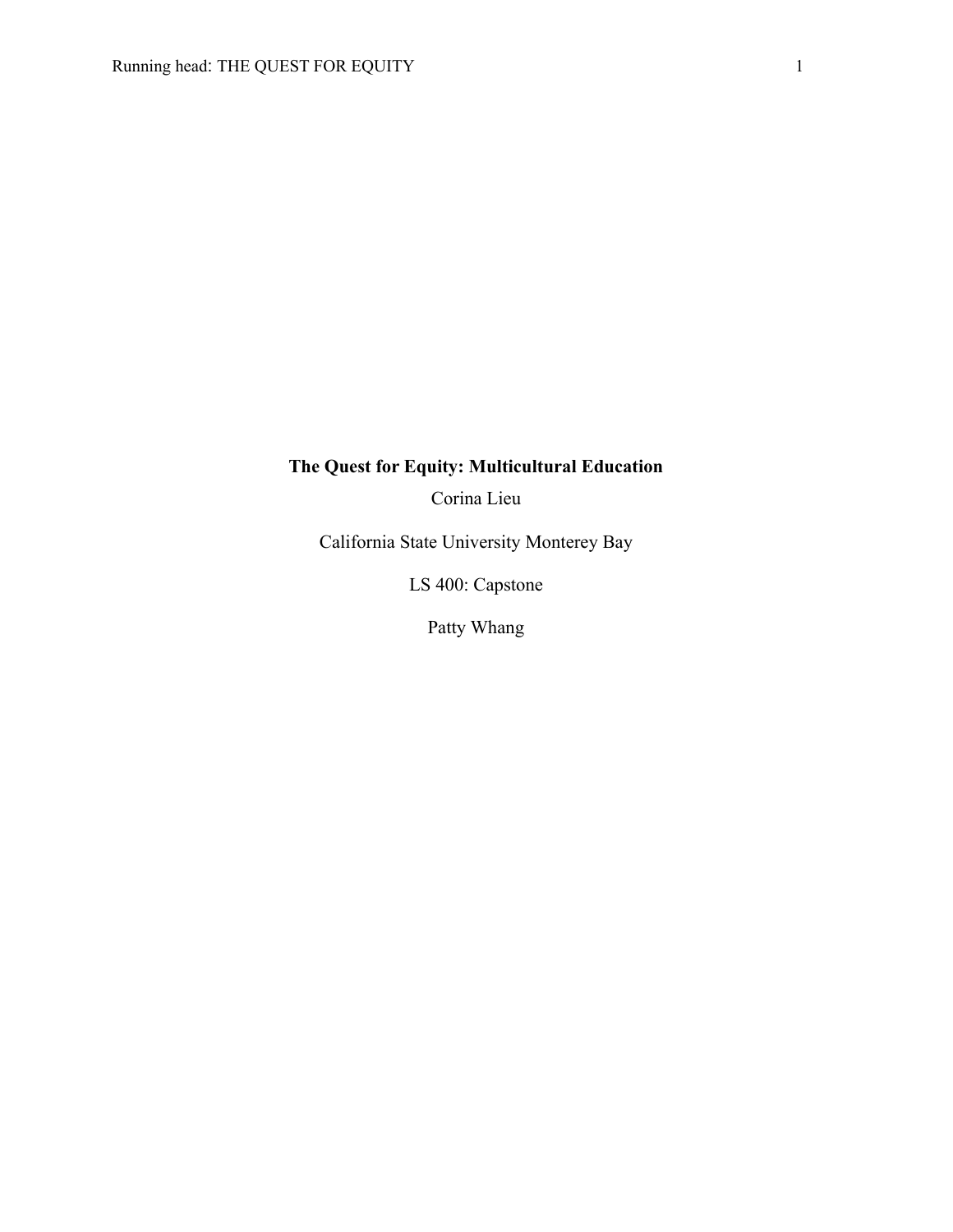#### **Abstract**

The focus issue addressed in this Capstone Project is multiculturalism in education. This is an important issue because students deserve an education that reflects their living experiences inside and outside of the classroom. An argument is made that the lack of multiculturalism in education could foster an environment in which students would not receive an education that is equitable. Considerations of the issue should include the perspectives of the principal of a public school, and three staff members. This group of participants provide deeper insights into multiculturalism within the classrooms. After interviewing an administrator and staff members, three different actions were thoroughly discussed to better enhance multicultural representation at their school.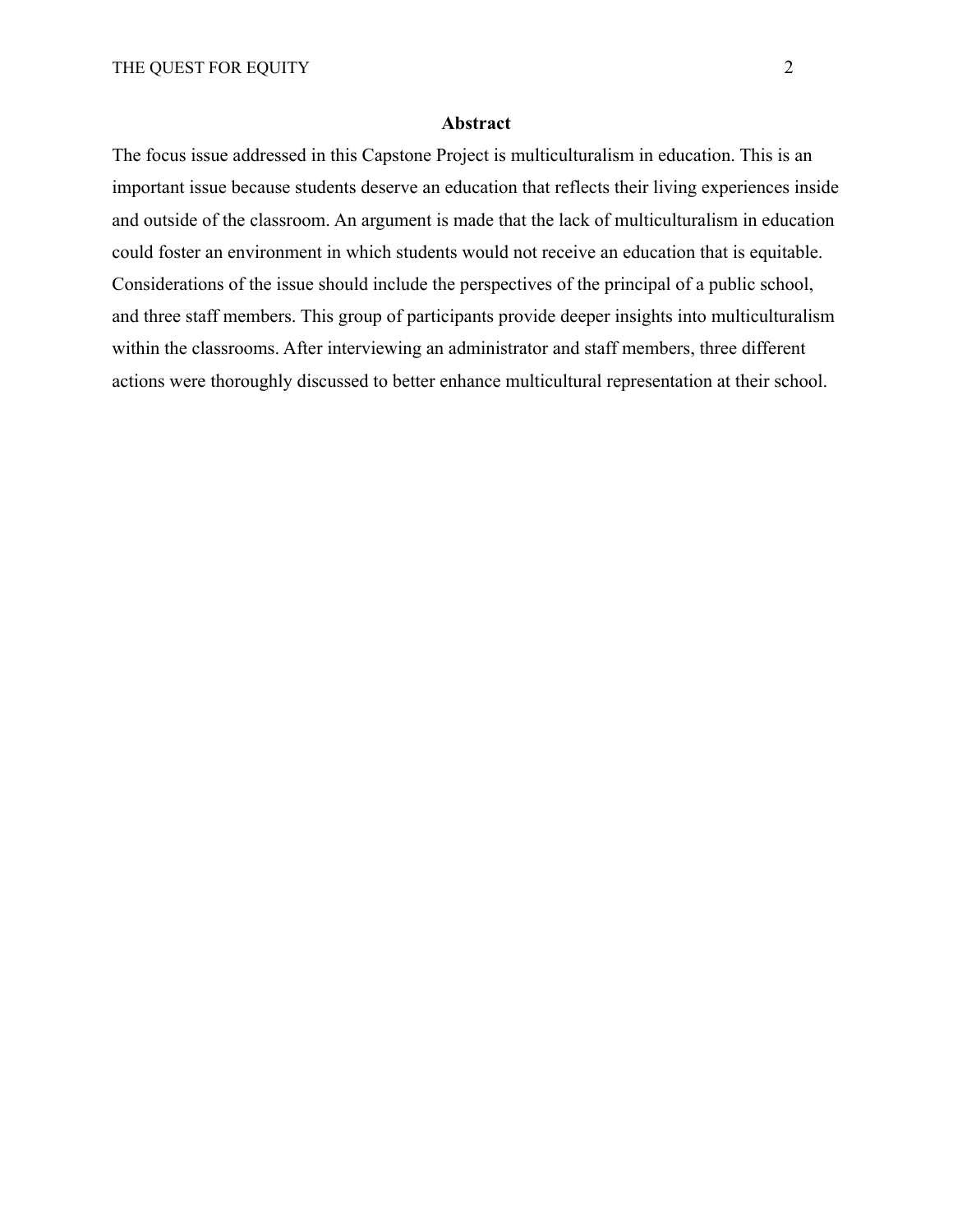#### **The Quest for Equity: Multicultural Education**

I want you to picture yourself as a young student today, in a classroom. Your teacher says that you are going to do a project using a book that represents you on a cultural, linguistic, socioeconomic, or religious level. You walk to the school library and start to look for a book, but when you start to scan the options, you notice that there are little to no options for you. You see that most of your classmates have a similar problem and you all decide to ask the teacher if there are any other options available. Your teacher simply says that whatever is in the library is what you can use. You see your other classmates selecting books so easily and starting on their projects. You on the other hand, cannot participate in this project because there wasn't a book for you. How does this make you feel?

Growing up as a young child in public education, it was rare to see myself represented within the content I was learning in my classes. I did not see much of myself in a cultural sense, an ethnic sense, or sometimes even in a gender sense. I was learning what was required of me based on the state curriculum but it was difficult for me as a young student to make any connections to myself, and the community in which I was living in. For example, I was only being taught about important historical figures that were White males all throughout schooling up until college. I did not learn about any historical events or historical figures that were in the perspective of a woman, or a woman of color until I was in college. I did not learn about different cultures, different ways of living, or differing viewpoints until I was in college. I did not receive any form of multicultural education until I was in college. So, if I had chosen not to attend college, I would not have experienced any type of multiculturalism in an educational environment. This is something that many students are still struggling with today, and it is because they are feeling excluded, and being set up for failure in their academic and personal lives because schools are not giving their students an equitable education.

Students not receiving an equitable education is concerning because it means that some students are not given equitable educational opportunities due to their membership in diverse social groups such as their identifying racial, ethnic, social-class or cultural groups. At the core of multicultural education, there is equality, equity, and justice which should be the ideal in every classroom environment. It is important for teachers and educators to understand what multicultural education is and how to implement it in their classrooms. By incorporating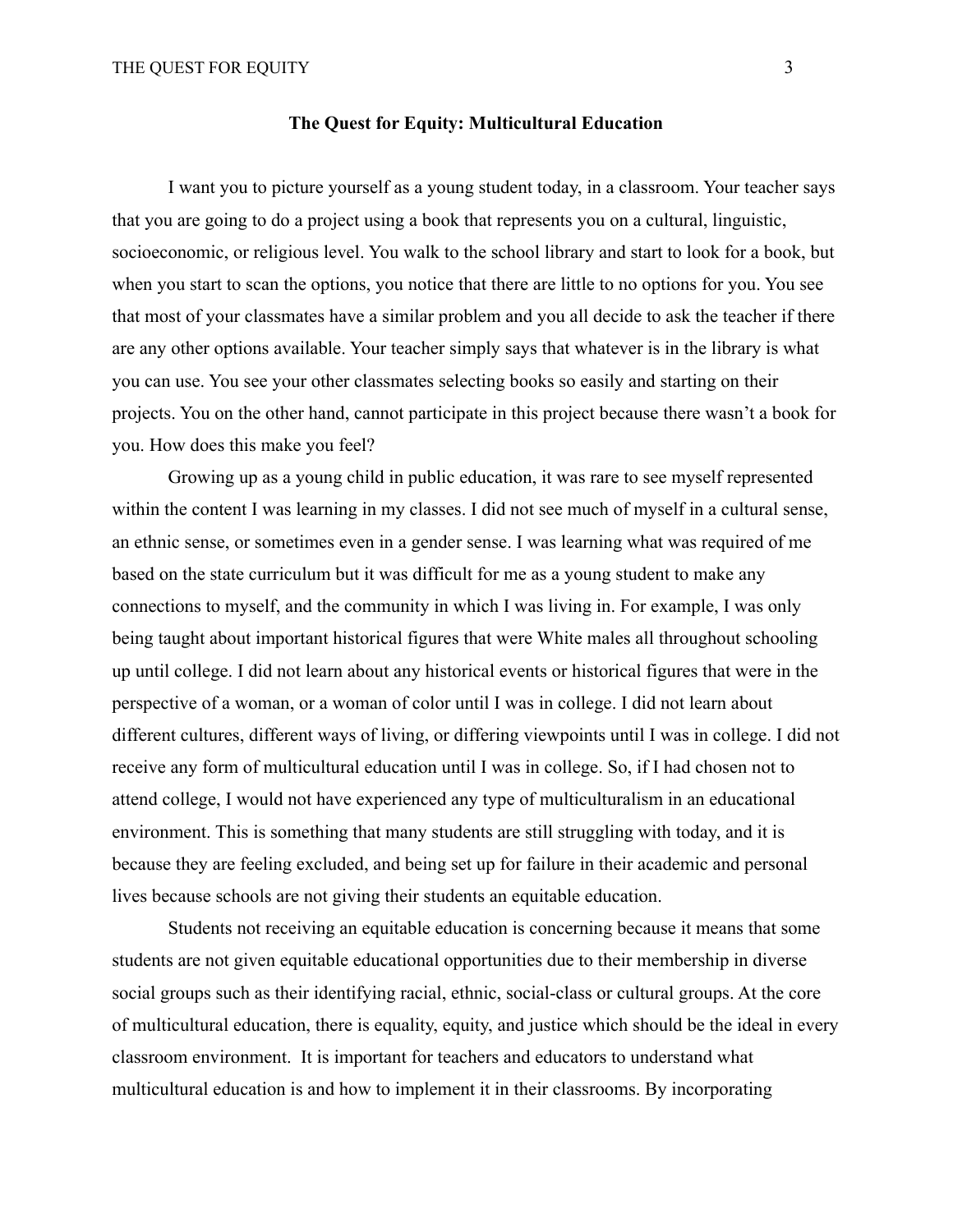multiculturalism, educators can not only create a more positive relationship with their students, but their students can also create a deeper connection with their own culture as well as the cultures of their peers and communities. This means that teachers and educators must reflect on how they select and manage policies, curricula, and teaching styles to ensure that their students are thriving in an inclusive classroom environment.

#### **Literature Synthesis & Integration: Multicultural Education and Equity**

Due to the highly diverse population of the world, students have a higher need to gain the knowledge and skills to collaborate with others from various backgrounds. In the current school system, to teach and to have students learn efficiently can be challenging even if an educator has similar backgrounds to their students. Therefore, many difficulties arise when educators teach students who are from different backgrounds. There are many ways in which educators can ensure that their students have an equitable learning environment despite varying backgrounds, and multicultural education is one avenue for that.

#### **What is the Problem?**

Multicultural education is an idea stating that all students, regardless of the groups to which they belong, such as gender, ethncity, race, culture, language, social class, religion, sexual orientation should experience educational equity in schools (Banks & McGee 2020). The need for multicultural education is in high demand through the diverse populations of students in schools but there is an insufficient amount of multiculturalism represented in school systems. These demands, needs, and aspirations stem from the lack of educational equity and educational justice that is not allocated towards students due to the perspective of educators who can not easily see how their content is related to cultural issues due to the relative content or due to the difficulty of efficiently implementing and sustaining multiculturalism (Banks & McGee, 2020). In the cases in which a school system has incorporated multiculturalism, there are still underlying problems in which educators and school administrators are not meaningfully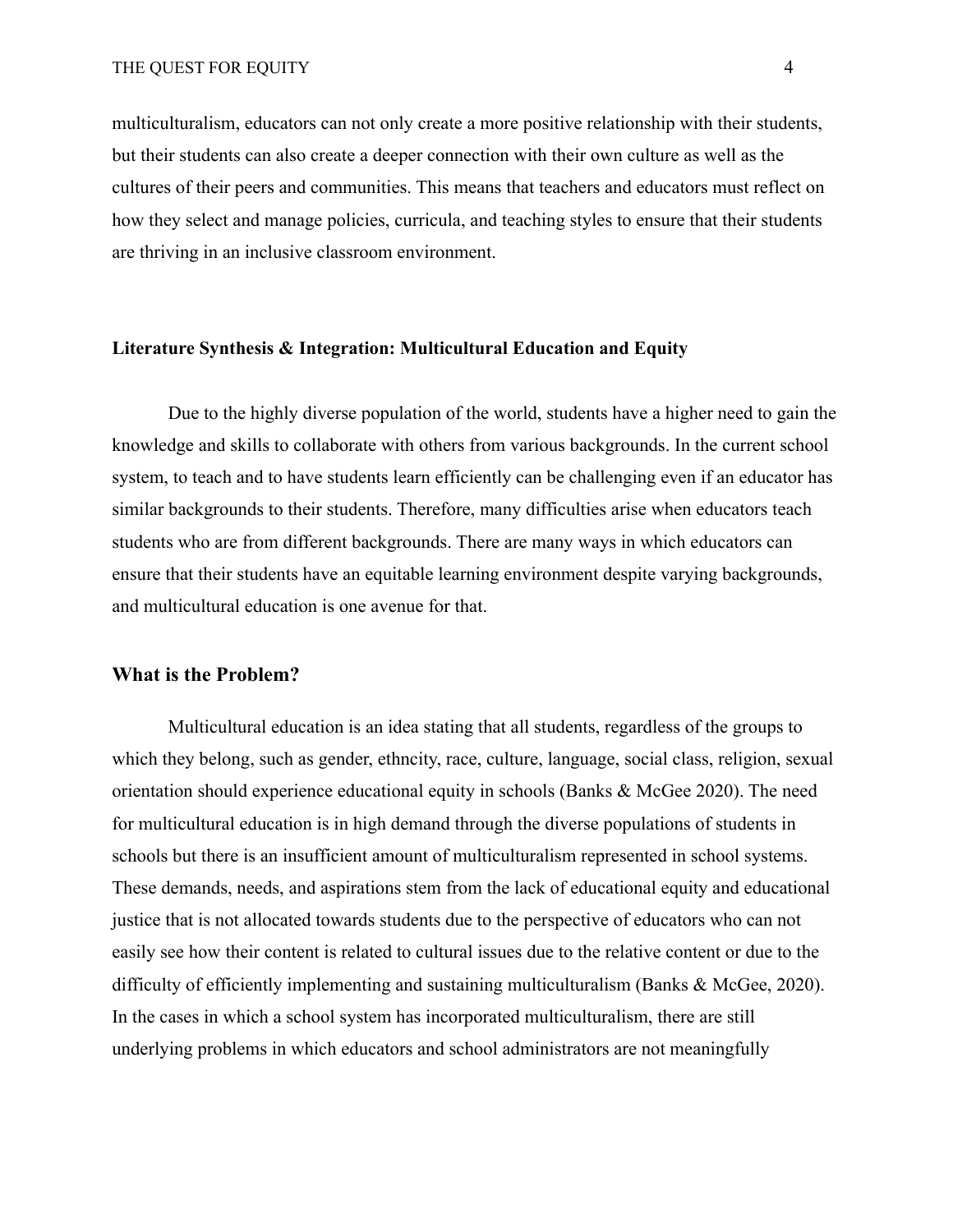addressing students' academic and social developmental needs or are implementing deficit-oriented strategies that create more inequity (Gorski, 2019).

## **Why is it an Issue?**

The lack of multiculturalism in the education system could foster an environment in which students would not receive an education that is equitable and this is shown by some students having a greater benefit from the currently structured school system because of their particular backgrounds, as compared to other students that identify from other groups (Banks  $\&$ McGee, 2020). This is detrimental to students who identify from other groups because in their classes that have a deficit in multiculturalism, those students must learn how to navigate unfamiliar territory, and will not develop the necessary skills or knowledge to function effectively in their own cultures, the United States' societal culture, other cultures, and even global communities (Villegas, 2019).

In a historical perspective, there has been constant reform within teacher education and the importance of multicultural education. This began in the last five decades, with state and national policy initiatives targeting multicultural education through civil rights policies, federal education policies. (Davidman & Davidman, 1997). Today, policies are being made through the assumption that teachers lack the multicultural awareness to educate students from various cultural backgrounds, and they are present in not only the United States but also in Canada (Cherng & Davis, 2019; Joshee & Johnson, 2005). This is seen by the emergence of diverse courses, programs, and practices that educational institutions devised to respond to the demands, needs, and aspirations of various groups (Banks & McGee, 2020).

Certain groups in the United States, specifically indigenous people, Black Americans, Chicanos, multiracial and multiethnic groups, have the perspective of multicultural education as an equity detour to avoid racial inequity. Equity detours are initiatives and strategies that may pass for "racial equity," such as multicultural education and cultural competence (Gorski, 2020). This is referring to problems of multiculturalism as being an approach to talk about "cultural differences" without having to name or confront racism. This notion stunts the possibility of real progress towards educational justice, due to the too tight focus on "culture." In contrast, White groups and White students uniquely benefit from multiculturalism as compared to their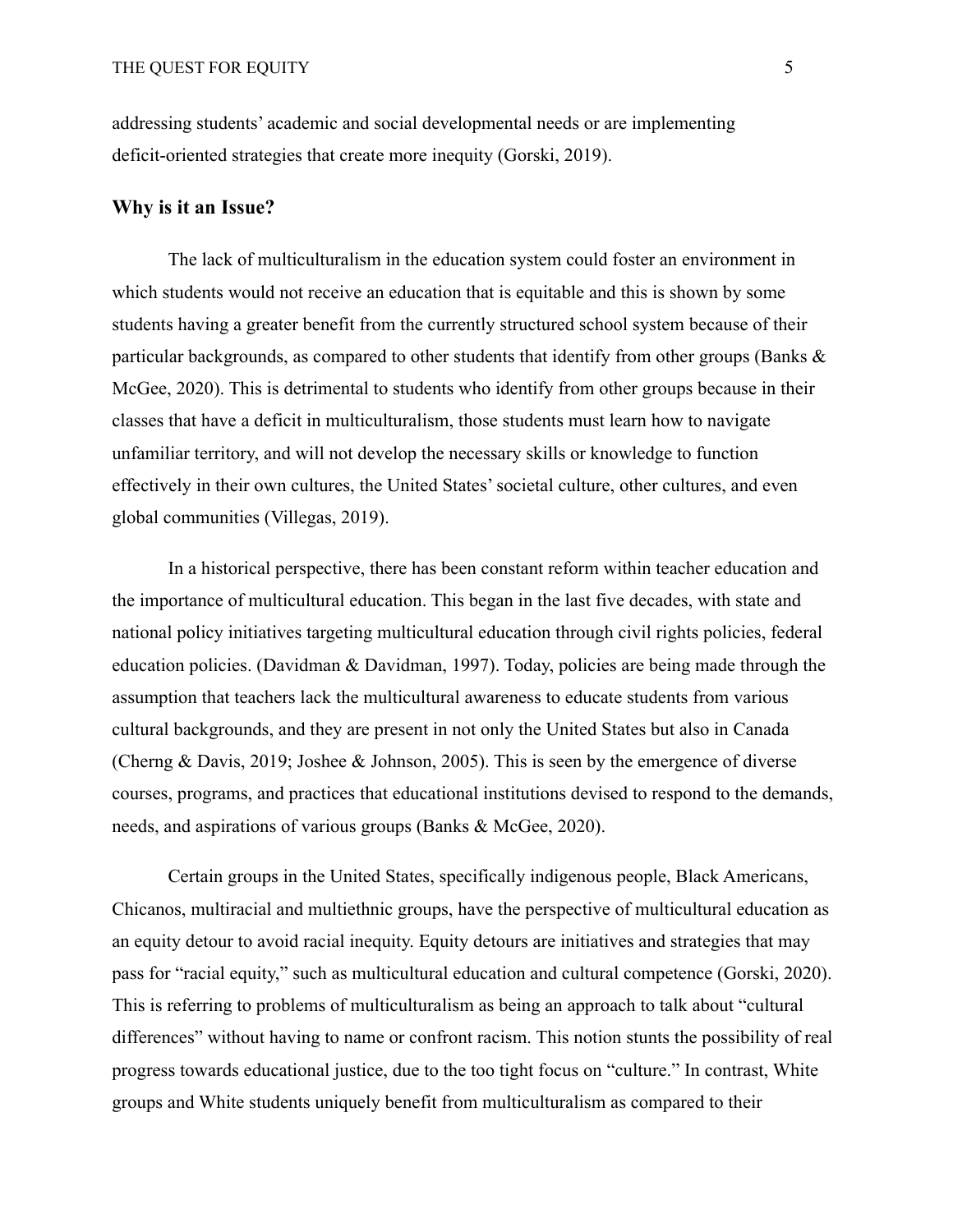non-White peers in that when White students participate in a curriculum that focuses on race and ethincity, they experience the beneficial effects of interacting with people from different backgrounds (Martin, 2014).

#### **What Should Be Done?**

In order to transform a school to bring about educational equity and to successfully implement multicultural education, all major components of the school must be substantially changed. However, this is not easily feasible and for some school systems it may be nearly impossible, but there are still things that can be done to address this. To transform schools, educational leaders must examine their policies, curricula, and discipline practices, and they must be knowledgeable about the influence of particular groups on student behaviors (Banks & McGee, 2020; Gorski, 2019).

Multicultural education professional development training could bring awareness to what needs to be assessed within a school district and to provide educators and administrators the knowledge and skills to implement multiculturalism sufficiently and effectively. However, professional development opportunities related to equity should emphasize ideological work and equity pedagogy must be included. Therefore, there should be a greater commitment on equity, rather than just only culture when trying to achieve educational justice (Gorski, 2016). This means that educators and educational leaders must implement strategies to their curriculum where their students will be able to make connections between their own consciousness and the development of their new knowledge, attitudes, and skills about change, empowerment, and justice (Villegas, 2019). Multicultural education professional development should be used to close the achievement gap and the equity gap that is present within the students at the school site. These professional development training could lead some educators to finding new strategies like reevaluating their biases or implementing different learning styles in which to increase their student achievements and to reflect on their own personal biases which is an achievable goal (Boyd, 2010).

#### **Conclusion**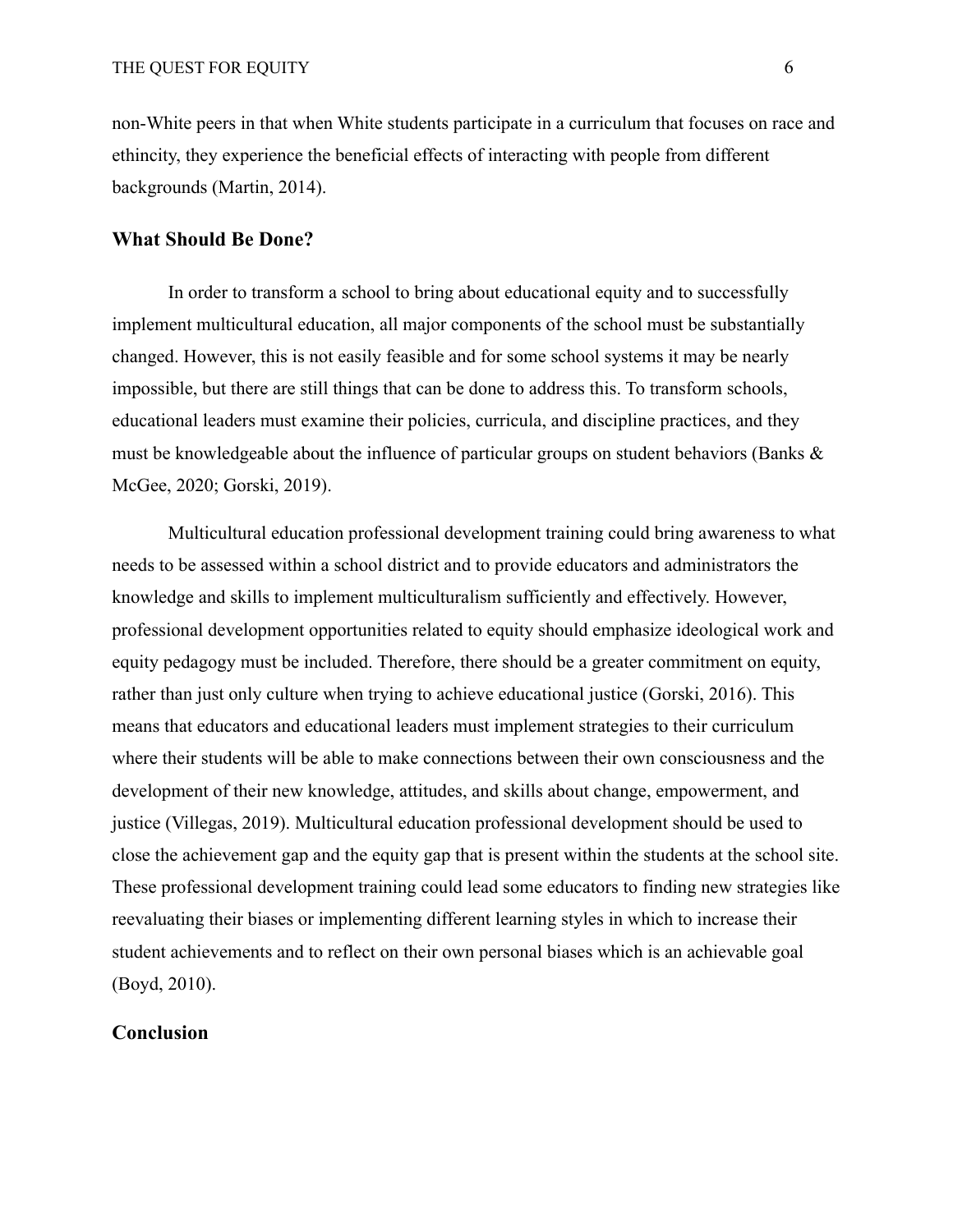Multicultural education is a reform movement that is designed to bring about a transformation of schools for students from diverse cultural, language, ethnic groups and different genders to have an equitable chance to experience academic achievement. This is important because students deserve an equitable education that reflects their living experiences inside and outside of the classroom. Strategies that educational leaders can implement in their schools and classrooms that make connections with multiculturalism is essential to a student's success not only academically but also interpersonally.

#### **Method**

For this Capstone Project the researcher investigated how Hilltop Vista Middle School's<sup>1</sup> principal and staff viewed multicultural education and what they thought could be done to improve it. Based on an analysis of the data and the relevant research literature, the researcher used what they have learned to formulate an action that responded to the focus issue in a way that inspired, informed, or involved a particular audience. This is important because multicultural education values different student backgrounds which can prepare students to thrive in a diverse world.

#### **Context**

Hilltop Vista Middle School is located on the central coast of California in a city called Peninsula. The city of Peninsula is a middle-class city that has a high average household income of \$108,176 with a poverty rate of 10.87%. The median age in Peninsula is about 37 years old, and has a high population of 78.63% White citizens. It is a popular tourist area with many leisure activities available such as beaches, parks, camping, hiking, and many historical sites to visit.

Hilltop Vista Middle is an International Baccalaureate school in the Peninsula School District and has many special programs including STEM (Science, Technology, Engineering, Mathematics), instrumental music, art, drama and leadership. Many of the students who attend Hilltop Vista live in the nearby city Duneview, in which is lower-middle income level in comparison to Peninsula.The student demographic of Hilltop Vista Middle School consists of

<sup>&</sup>lt;sup>1</sup> Pseudonyms have been used for people, places, and organizations.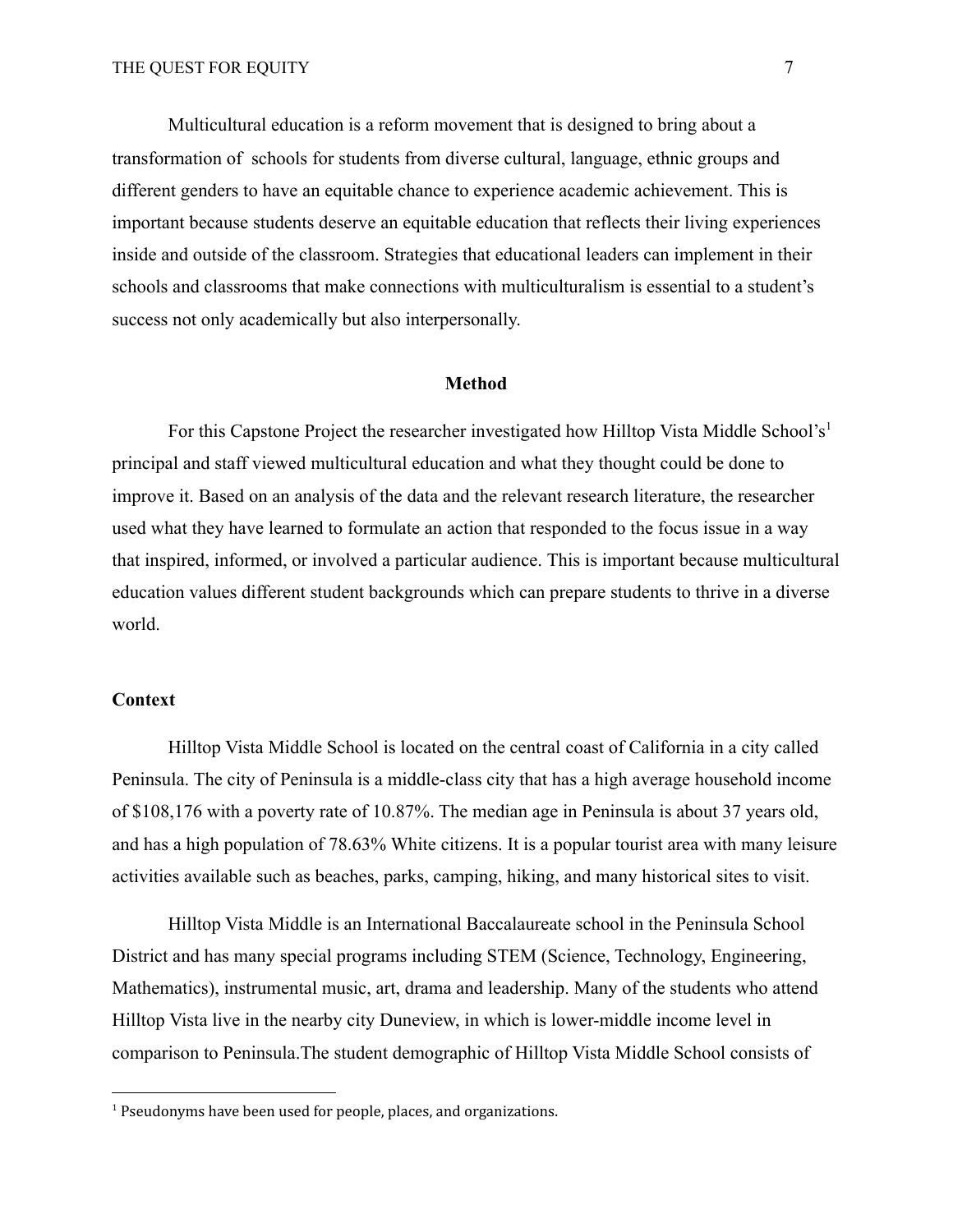only students in grade 7 and grade 8 due to the restructuring of the elementary schools within the district, and there is a total of approximately 325 students. From the 325 students, 64.2% are Hispanic or Latino, 23.6% are White, 21.6% are English Learners, and 66.2% of students are socioeconomically disadvantaged. Last year in 2021, the city of Peninsula and its school district's Superintendent announced that Hilltop Vista Middle School along with two elementary schools will be closing. Hilltop Vista Middle School will close for the 2023-2024 school year and the students will be allocated to K-8 schools.

## **Participants and Participant Selection**

I invited the school principal, two staff members, and one school counselor to participate in this study. This group of participants was invited to participate because of their relevant experiences and influences as educational leaders.

**Mila Lopez.** Hilltop Vista Middle School Principal. Principal Lopez has been the principal for 4 years at Hilltop Vista. She has 20 years of previous administration experience including being an academic coach and assistant principal and also has teaching experience in various grade levels of schooling.

**Emilia Flores.** Supervisor for an outreach program that provides different resources in preparation for post-secondary education at Hilltop Vista Middle School. Ms. Flores has experience in education and working with students from the elementary level to the high school level. Ms. Flores works with other staff members to plan classroom lessons weekly that support students' well-being and academic standing. She has been the site supervisor at Hilltop Vista for one school year virtually, and in-person for this year.

**Maite Gomez.** Advisor for an outreach program that provides different resources in preparation for post-secondary education at Hilltop Vista Middle School. Ms. Gomez works with other staff members to plan classroom lessons weekly that support students' well-being and academic standing. She has experience with the holistic well-being and academic well-being of youth and high school students.

**Gianna Lange.** Hilltop Vista Middle School Counselor. Ms. Lange has been at Hilltop Vista Middle School for one year, and was previously an English teacher at another district for 8 years. She provides one-on-one academic counseling, group counseling, and classroom lessons for students.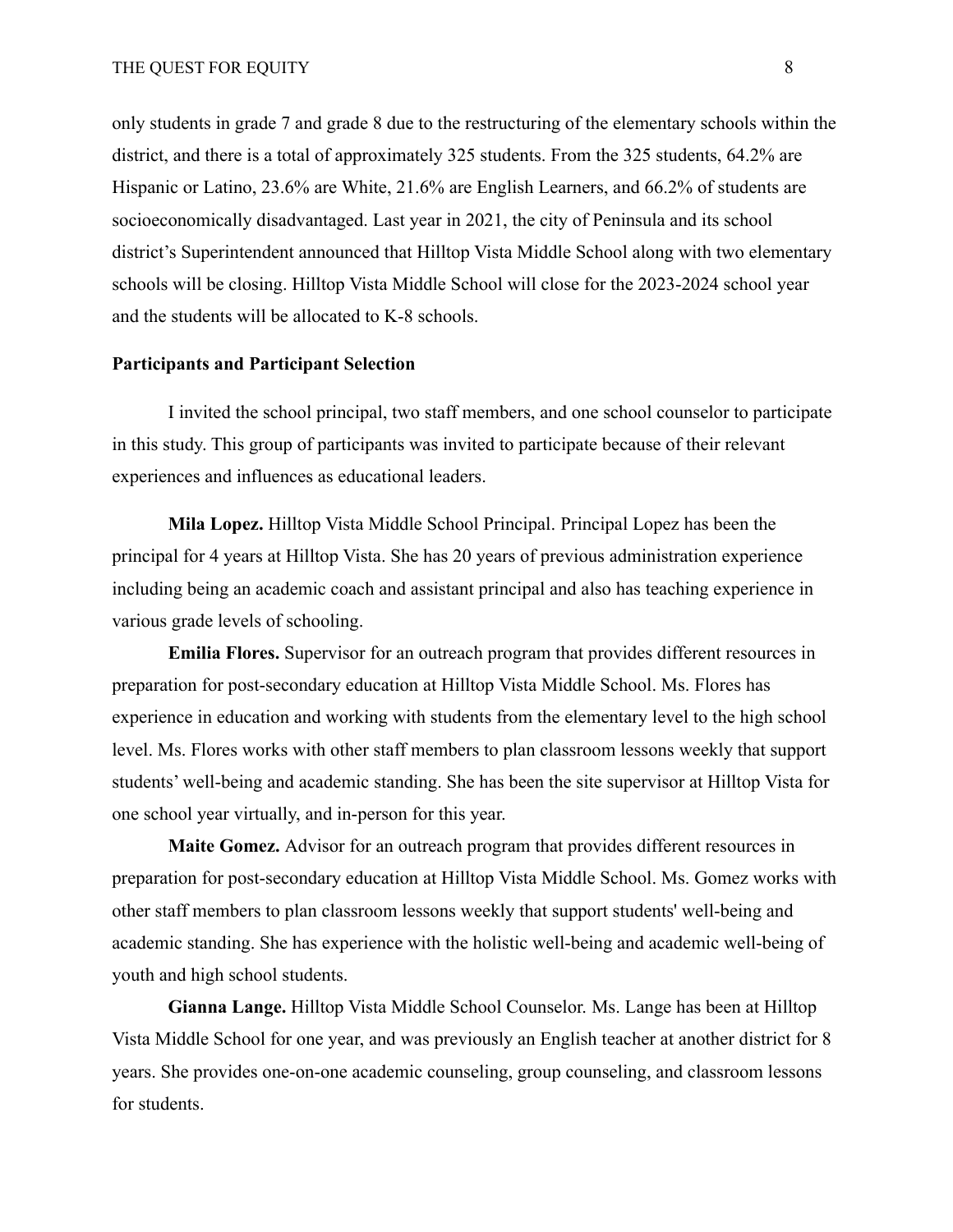**Researcher.** I grew up in a very diverse community that was represented with the demographics of students I went to school with. However, the diversity or culture of my environment was not represented in what I was learning. I wanted to bring awareness to the inequities that occur when multiculturalism is lacking in a school community, and how the staff or administration could fix that. There were many ideas and thoughts that came about with these interviews, but I kept an open mind to what the participants had to say during the duration of this project. I was mindful of every idea and every statement, in which they were taken into consideration when exploring potential actions.

#### **Semi-Structured Interview and Survey Questions**

1. How is multiculturalism addressed at Hilltop Vista Middle School?

2. What are you concerned about when it comes to incorporating multiculturalism at Hilltop Vista Middle School?

3. What is currently being done to improve multicultural education and - by whom - and do you think this is good, bad, or indifferent? Why?

4. How can you adapt your current teaching methods to meet the different culture and learning styles of your students?

5. What do you think should be done about multiculturalism in the classroom?

6. What ideas do you have for educating students about multiculturalism or to further your development of multicultural education at Hilltop Vista?

7. What do you see as the most challenging aspects of improving multicultural education at Hilltop Vista?

8. Is there anything else that you would like to say about multicultural education and/or the improvement of multiculturalism?

#### **Procedure**

Participants were interviewed. All interviews were done individually. When it was not possible to interview participants in person, they were invited to complete a Zoom interview. Face-to-Face interviews took less than one hour, and were audio-recorded (with participant consent) or were recorded via Zoom or via Google Meets, and took place at Hilltop Middle School in a quiet classroom/office. A semi-structured interview format was used for face-to-face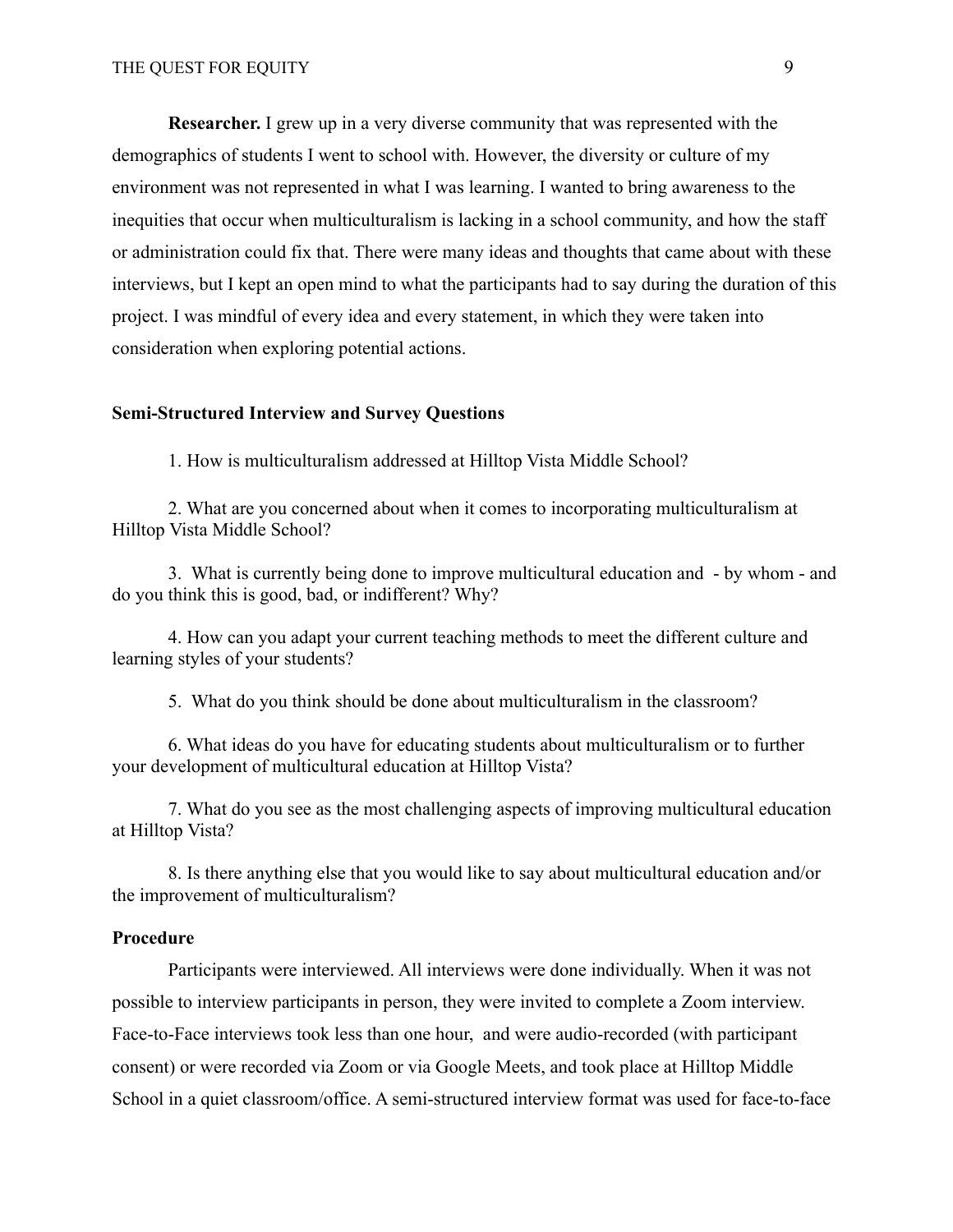interviews, to allow for follow-up questions to unclear, interesting or unexpected responses. All interviews were scheduled at the convenience of the interviewee and took approximately 30 minutes to complete.

#### **Data Analysis**

Transcribed interviews were coded and analyzed for emergent themes.

#### **Results**

For this Capstone Project, the principal and staff were interviewed to see what they think could be done to improve multiculturalism and multicultural education at Hilltop Vista Middle School. This is important because all students, regardless of the groups to which they belong, such as gender, ethncity, race, culture, language, social class, religion, or sexual orientation should experience educational equity in schools. Based on an analysis of the data and the relevant research literature three themes emerged (see Table 1). Evidence-based decision making required evaluating each potential Action Option by the following criteria: time required; reach; and effectiveness. Time is already a necessary factor for administration and staff due to the closure of the school approaching, as a result, it is important to evaluate how time effective the action options are. Reach is an important factor in choosing an action option to prevent any student from being overlooked. Lastly, effectiveness is necessary to evaluate because it analyzes the possibility and the extent of success. Success can be seen through the improved equity in the education of these students. Based on the evaluation of each Action Option an action will be recommended and justified.

#### Table 1

#### *Evaluation of Action Options*

|                                           | Time Required | Reach | Effectiveness |
|-------------------------------------------|---------------|-------|---------------|
| Sense of Community:<br>School wide events | High          | Low   | Medium        |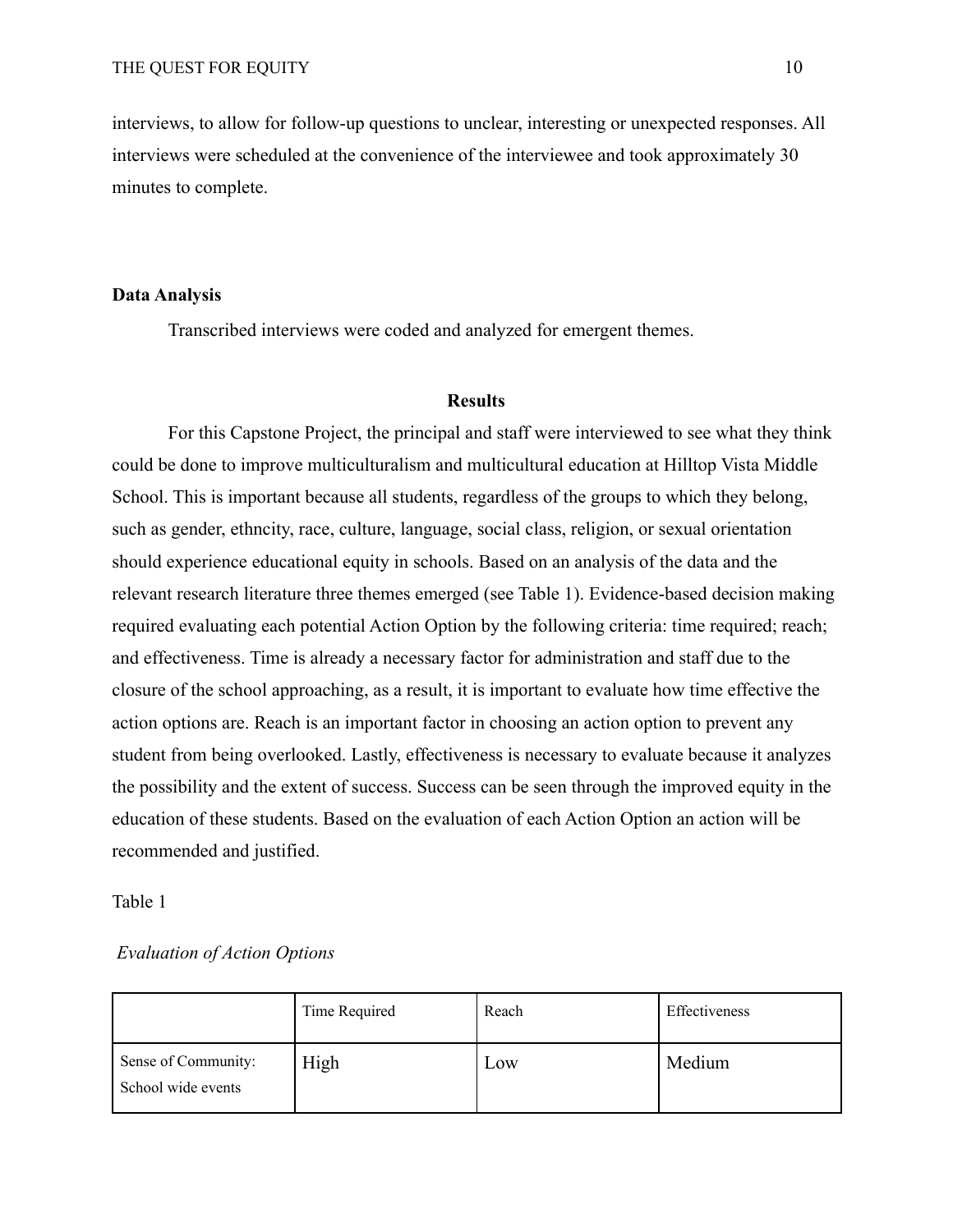| celebrating marginalized<br>groups                              |        |        |        |
|-----------------------------------------------------------------|--------|--------|--------|
| Teamwork Training:<br>Multicultural professional<br>development | Medium | Medium | Medium |
| <b>Student Voices:</b><br>Student-centered lessons              | Medium | Medium | High   |

#### **Sense of Community**

In every school, students deserve an equitable education that reflects their lived experiences inside and outside of the classroom. Creating a community that fulfills this need is one of the key components to effectively providing multicultural education to students. This helps students who identify with multiple identities and marginalized groups to navigate unfamiliar territory, and to familiarize themselves with their own cultures, and the cultures of others (Villegas, 2019). This can be seen by having school-wide events that represent the student population and their interests. The administration and staff can have monthly or weekly events for the implementation of multiculturalism by inviting guest speakers from the community to visit the school, by celebrating those from marginalized groups. For example, the school may choose to celebrate LGBTQ+ students with Pride in the month of June and include the entire school to participate.

However at Hilltop Vista, community seems to be lacking as said by some of the participants in the interviews. There is a disconnect between the students and the staff because of the closure of the school, and many of the staff already seem to have one foot out the door (personal communication , April 22, 2022). This may be a challenge when evaluating the reach of this action option. If there is a disconnect between the educational leaders and students, not every student might be willing to participate nor be involved in these school events. The time required for this action will also be high. Planning accordingly with a school calendar and inviting guest speakers require a good amount of time to do so. If these events are planned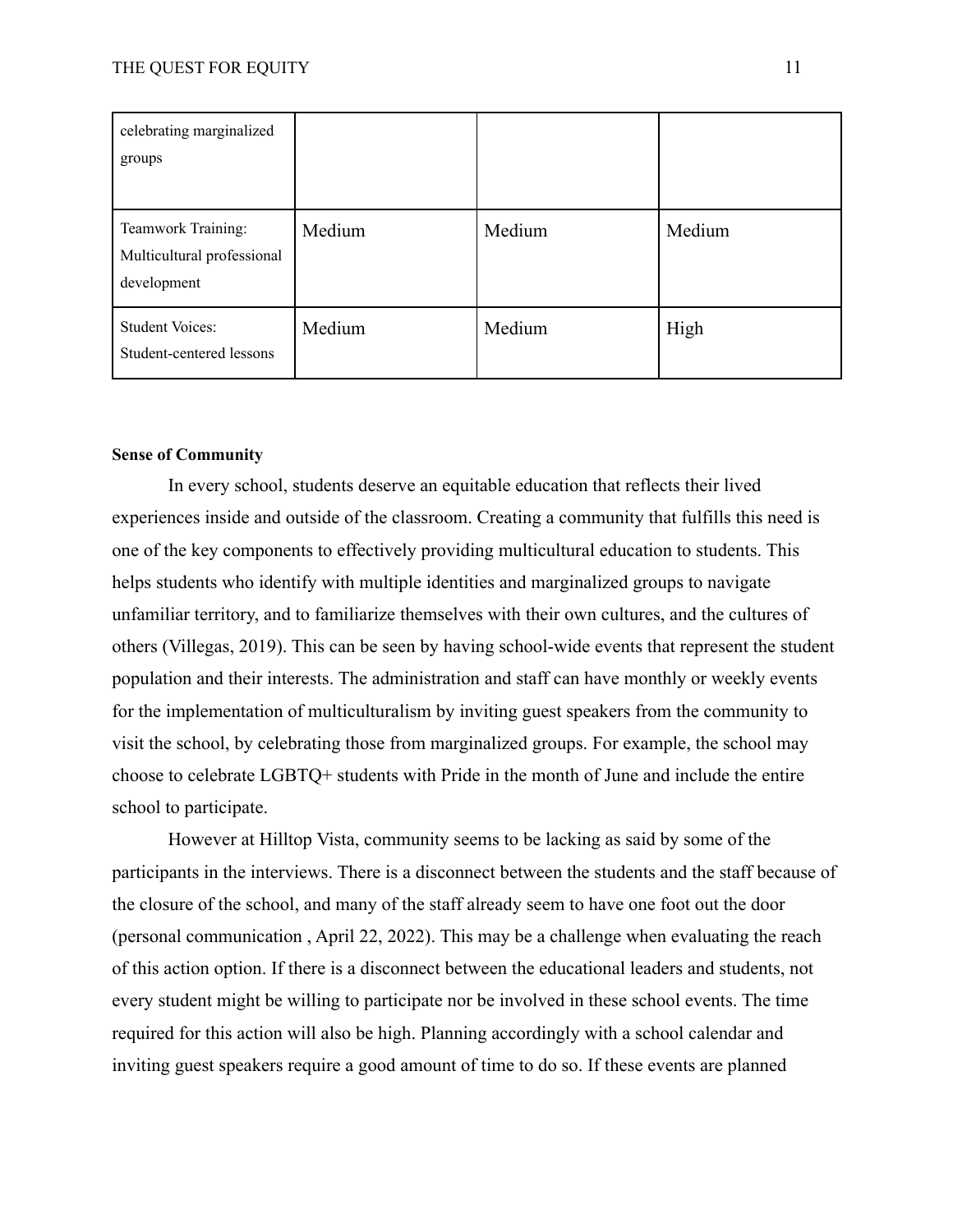effectively, there is a moderate chance that over time, the community within the school will become more inclusive and equitable to all.

#### **Teamwork Training**

Professional development training could potentially bring the educational leaders together and also provide the knowledge and skills to implement multiculturalism sufficiently. The training should specifically be related to multiculturalism, and should emphasize ideological work and equity pedagogy must be included (Gorski, 2019). This would be shown through the evaluation and reflections of biases from the staff and administrators. These trainings would be a safe space for educational leaders to speak freely of their thoughts to create an intimate connection between what they may know about themselves and what they might not know about others. These trainings should be used to close the achievement gap that may be present within the students at the school site, and help educators who find difficulty in seeing how their relative content is related to cultural issues or have difficulty in sustaining multiculturalism.

The time for these professional development trainings and workshops would not be as high because the faculty of Hilltop Vista already have set days for meetings about every two weeks. This is beneficial because the time can be allocated for finding specific workshops and organizations to work with for these training sessions. The reach for these trainings would not be difficult either due to the staff having to attend these trainings. The effectiveness however, may not be as high due to perhaps the lack of participation from staff. In one interview, the school counselor stated that one of the challenges during these types of training is that some staff members may be afraid of saying "the wrong thing" so inturn, they avoid the conversation of multiculturalism and inequities overall (personal communication, April 28, 2022). A similar concern was brought up by the principal of the school when she said that some staff members feel "attacked" or feel offended during more explicit conversations of inequities and cultural responsiveness (personal communication , April 5, 2022). This inturn, changes the effectiveness of this action option depending on the environment and overall tone of the group.

#### **Student Voices**

The third theme that emerged from my interviews and literature research is the importance of students' voices. A student's voice should be incorporated into a lesson by having student-centered lessons. This is shown by giving students choices in how they will study and learn by creating lessons that reflect their cultures, values, and their identity groups. Students must be given equal opportunities to share their thoughts and experiences in the classroom. Many students have different experiences and may benefit more than others from multicultural education and this should be considered when giving student choices (Martin, 2014). At Hilltop Vista, every student has an Advisory class which happens at the end of the day, giving a great opportunity for these types of lessons to take the stage. In one of my interviews, the participant explained that it is important that the students should be guided and educated on different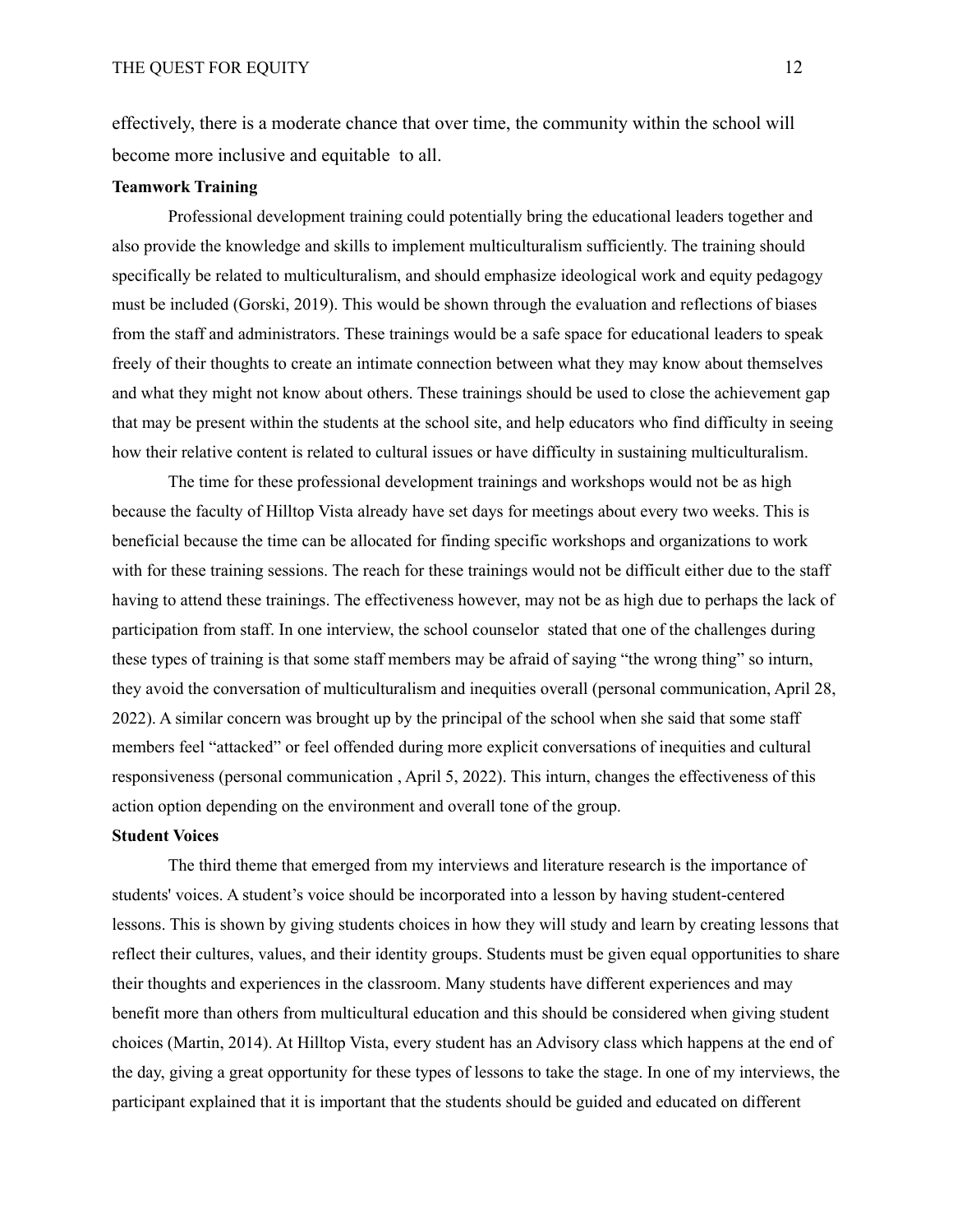aspects of multiculturalism like intersectionality and how that might affect their identities (M. Gomez, advisor, April 28, 2022).

The time for this action option is moderate, considering that many of the lessons during Advisory are planned ahead of time and in order to create these student-centered lessons, there must be time for the teachers to collect data on what the students want to learn. The reach would be moderate due to the fact that every student has an Advisory class and will be exposed to these lessons, but not every student will want to participate. If the student-centered lessons are successful, the effectiveness of the action option will be high because students will feel heard, and represented in their learning.

#### **Conclusion**

Through the interviews and the literature research, it was found that there are multiple ways in which students are able to be successful with multicultural education. Educational leaders are responsible for the equitable opportunities and student achievement in their schools, and with the high demand of multiculturalism through the diverse student population, there needs to be a sufficient amount of representation and educational equity in the school system.

**Recommendation.** Of all three action options that were explored, I recommend that the staff incorporate student-centered lessons, giving students their choices in how they would like to study and learn about the groups they identify with, and others that may differ from. I am confident that this would be the best method for teachers and staff to be more open and support students from different backgrounds from their own. This section will discuss the concessions, limitations, and possible negative outcomes that this action option may entail.

**Concessions.** While students' voices was chosen as the best action option moving forward, the other two action options have considerable strengths as well. For example, the action option that indicates the teamwork training for multicultural education professional development. The literature points to the significance of evaluating biases and closing the achievement gap of marginalized students, along with the emphasis of equity pedagogy (Gorski, 2019). These trainings would give staff and teachers the knowledge and skills to effectively implement multiculturalism within their classrooms and school site. As for the sense of community action option, there were also substantial strengths worth noting. Unlike the other options, this action would involve the entire school community at once, benefitting from interpersonal relationships between all the students and the staff. Additionally, this action option would improve drastically over time with every student event that occurs with improved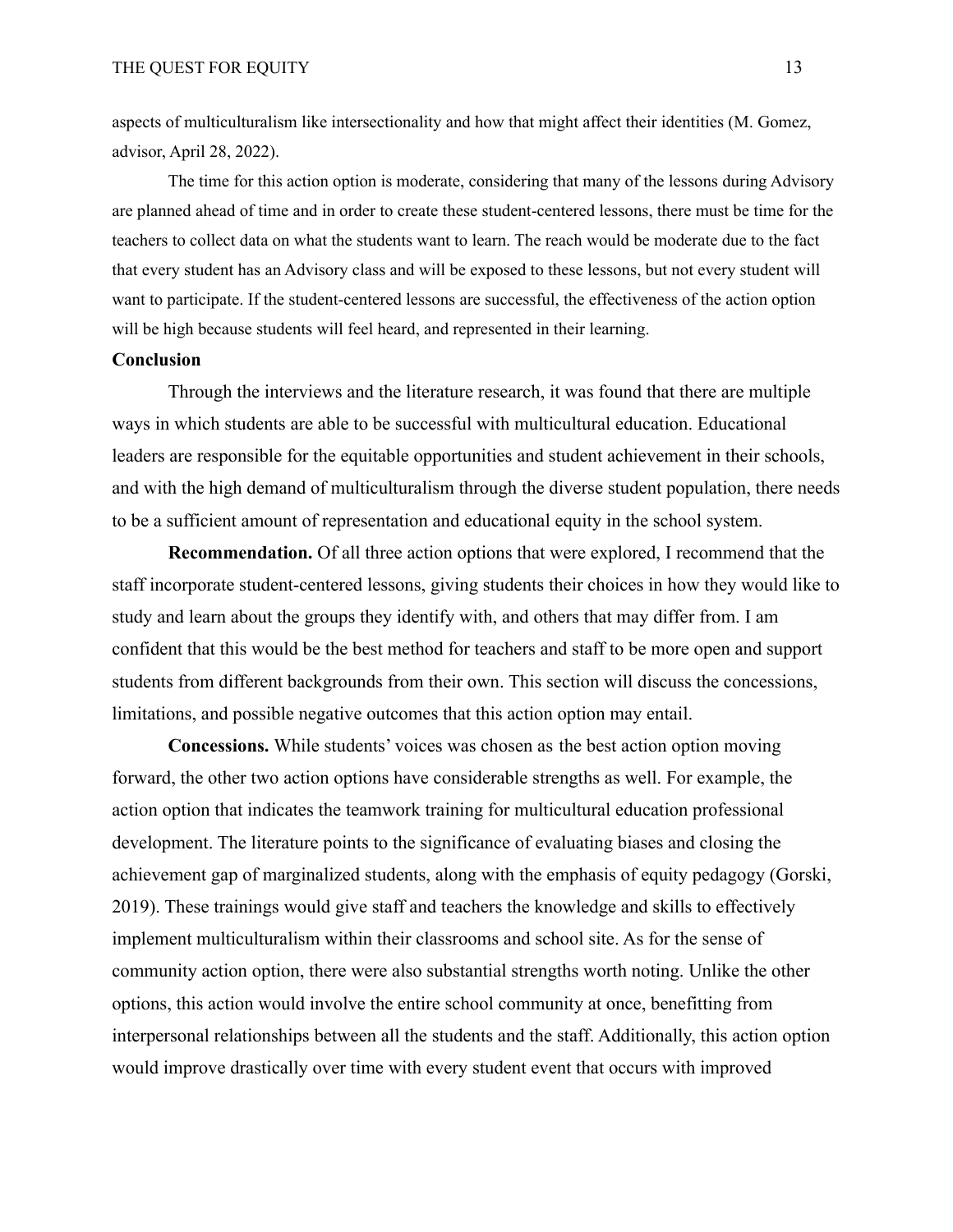planning over time. Undoubtedly, both of these action options have noteworthy strengths to better implement multiculturalism at Hilltop Vista.

**Limitations.** While choosing student's voices as my recommended action option seems to be the best choice, there are still limitations to recognize as well. For example, time is still a moderate challenge. Although there is a set class in which students are able engage in student-centered lessons, the time to prepare and collect data may take some time. The data collection may be in the form of a survey, and this would happen in every Advisory class. Therefore, each class may have a different choice in what they choose to learn, which creates more tasks for those who create Advisory lessons for the teachers.

**Potential negative outcomes.** There are possible negative outcomes to consider in this action option. For instance, there might be a lack of participation from the students. Although every student will be given a choice in their learning and representation, there might be more students who are more outspoken than others, thus hindering the voice and choice of that marginalized student or groups of students.

**Conclusion.** Despite all limitations or potential negative outcomes, I still recommend students' voices as the best action option to implement multicultural education and to increase educational equity. This action has the strongest effectiveness of all the actions. In order to successfully implement multiculturalism, there needs to be a substantial amount of effectiveness. It is a priority for students to understand their own cultures, the cultures of their communities, and the cultures of others. If there is no proper effectiveness, then staff and administrators are not meaningfully addressing students' social developmental or academic needs, and may be implementing deficit-oriented strategies that create more educational inequities. Therefore, the focus on effectiveness and students' voices makes this action option rise above the others as the best solution moving forward.

#### **Action Documentation**

There is an insufficient amount of multiculturalism that is represented in school systems. This due to the underlying problems in which educators and school administrators are not meaningfully incorporating multicultural education. This becomes an issue of concern as the literature shows that the lack of multiculturalism has led to educational inequity and is inhibiting students from receiving students' academic and social developmental needs. After researching the literature and conducting several interviews with the principal and staff, three action options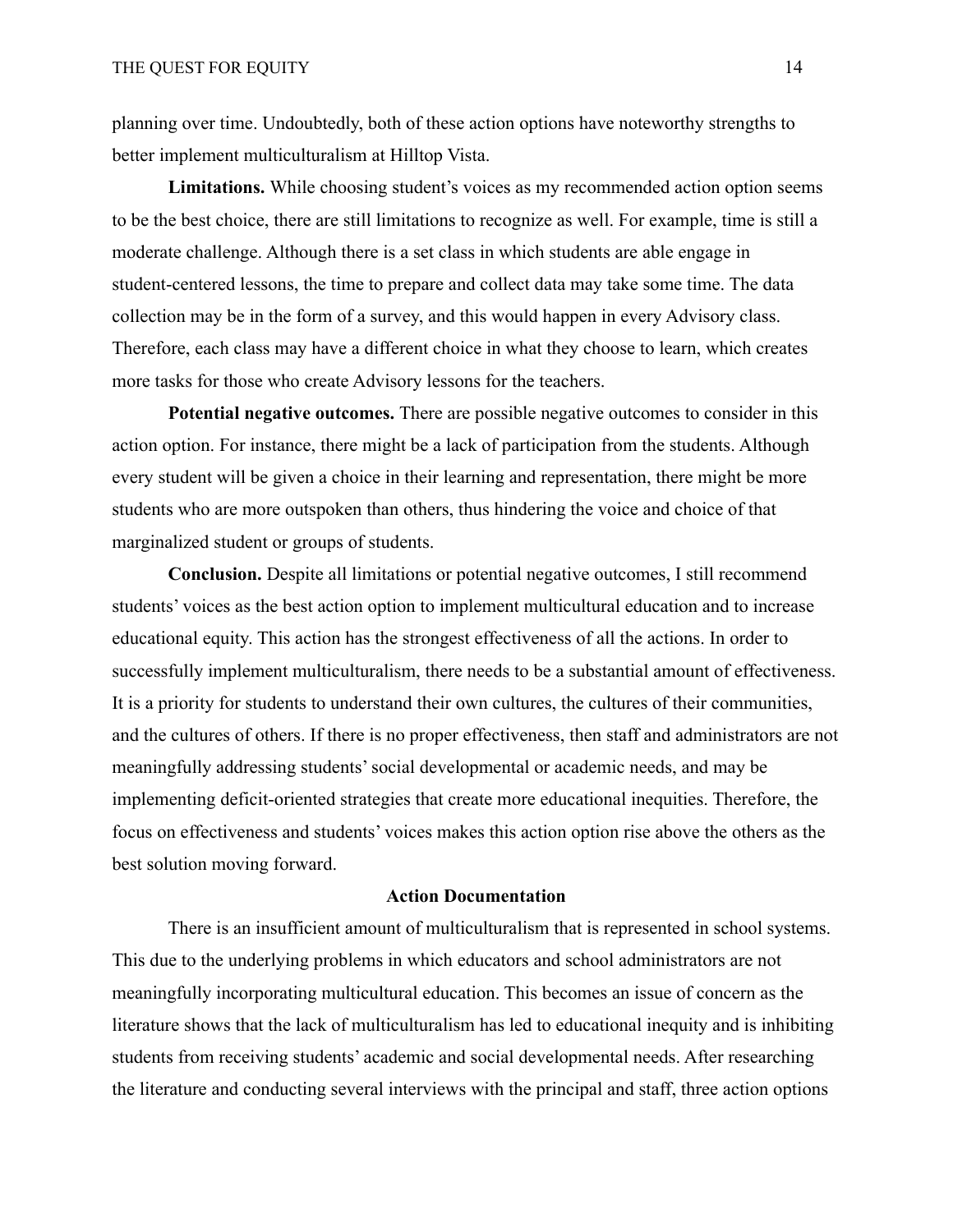emerged. The first action option is to improve the sense of community at Hilltop Vista by having school-wide events that celebrate marginalized groups. The second action option is having multicultural professional development that would give the staff training that emphasizes multiculturalism. The third action option is the implementation of student-centered lessons, in which students are given choices and opportunities to reflect on their cultures, values, and their identity groups. Student-centered lessons are recommended for this course of action because it is the option with the highest effectiveness giving every student the opportunity to be included. Moving forward with this recommendation, an email was sent to the principal and the staff. The email explained that after analyzing the data from the interviews and the literature synthesis, an action option emerged that would best fit their students. Additionally, the email entailed some examples of student-centered lessons, and the recommendation of incorporating them during Advisory or Flex classes at Hilltop Vista. As of yet, there has been no response from the principal or the staff.

Senior Capstone Project Action & Thank you

6:51 PM (1 minute ago)  $\frac{1}{2}$  $\leftrightarrow$  $\ddot{\cdot}$ 

A ☑

| I would like to begin by expressing my gratitude for participating in my Senior Project, and it has been a pleasure working with you at                                         | During our time as community |
|---------------------------------------------------------------------------------------------------------------------------------------------------------------------------------|------------------------------|
| partners. I was able to conduct research and collect data about multiculturalism at<br>This data focused on what could be done, and what actions you could take in implementing |                              |
| multiculturalism successfully. After some analyzing and researching. I would like to share with you what the best action would be.                                              |                              |

Based on what I have learned from literature and the responses of the interviewees, the best action to take and work towards would be student-centered lessons based on multiculturalism. This would give students choices in what they are learning, and also give them the opportunities to reflect on their own cultures and the cultures of their peers. This would also be beneficial to those staff members who may be more reluctant in teaching about an identity group in which they are not familiar with or identify with. For example, during Advisory class or Flex classes, students can take an in-class survey on what they would like to explore in terms of marginalized groups and their identities. Students may choose to participate in small-group learning about these groups or as a large class overall.

In closing. I recognize that the closure of the school site may bring a lot of time pressure for working towards this action, but I think this is something worth implementing. Again, I would like to say thank you for participating in my project. I hope this suggestion was insightful for you and my line of communication is open for any future collaborations for multiculturalism and educational equity.

Sincerely. Corina Lieu

Corina Lieu

Dear<sup>1</sup>

*Image 1.* Screenshot of the email sent to each participant in the interview process explaining the recommended suggestion in the implementation of multicultural education.

#### **Critical Reflection**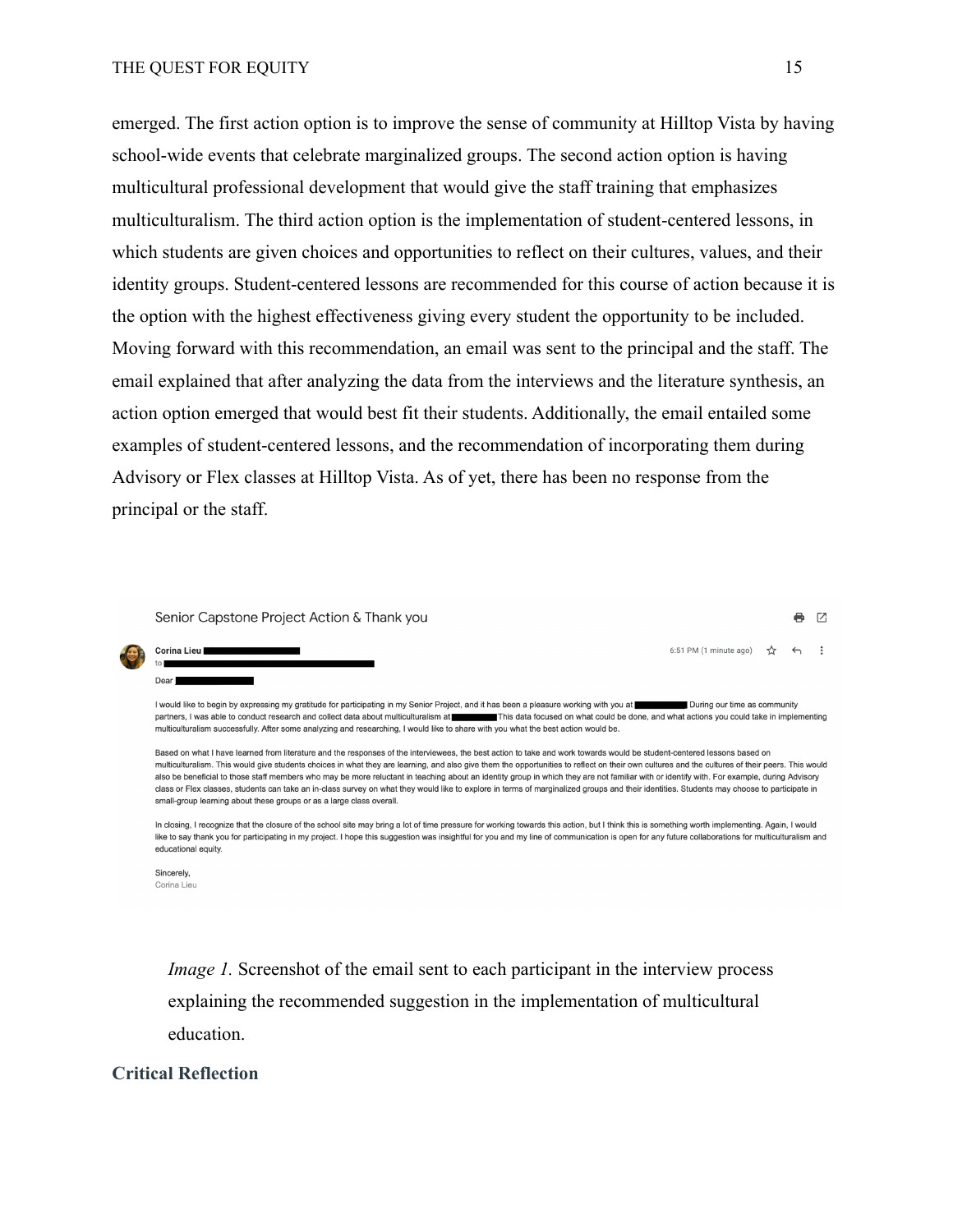At the beginning of the semester, I was nervous about the LS 400: *Senior Capstone* course. I did not have a lot of knowledge about how to conduct a Capstone project or where to begin. When the day came to choose a topic, it took what seemed to be forever, to choose a topic. I knew that it needed to be an issue that I was passionate about, and after some self reflecting I was set on multiculturalism. Multiculturalism was a topic that followed me in my everyday life because of my background and my experiences in school. After I chose the topic, I was eager and ready to begin looking for participants for this project. When I was looking for participants, I originally had the thought to choose a different school site. However, when I tried to make contact with the administrators and staff, I did not receive any responses. Having spoken with my professor, I learned that sometimes there are people who may be busy or just simply do not want to participate. I felt discouraged that my first initial school was unresponsive, so I then looked for other partners for this project. After I found Hilltop Vista, I contacted the educational leaders that would have the best insight, and in the end, there were many people interested in participating!

The area that was most surprising to me was how honest and open many of the interviewees were. Nearly all the participants in the interview process felt very comfortable expressing their concerns and were fully open to helping their students receive an equitable education with multiculturalism. This made me realize that the administration and staff at the school site held an importance to the inclusivity of students and the representation of their identities. The area that was the most challenging was a factor that I did not have control over, which was the closure of the school. Moving forward, I plan to keep an open line of communication with some of the staff in the hopes of their implementation of student-centered lessons in the future. As a future educator, I am very grateful for the connections I have made with the staff at Hilltop Vista. I learned how much time and work it takes to create an equitable classroom environment, and what it looks like to actively work towards this goal. This is something that I will take with me as I begin my future career in education.

#### **Synthesis and Integration**

Attending California State University Monterey Bay (CSUMB) as an undergraduate student felt self-fulfilling to me in several ways. The required coursework, Liberal Studies (LS)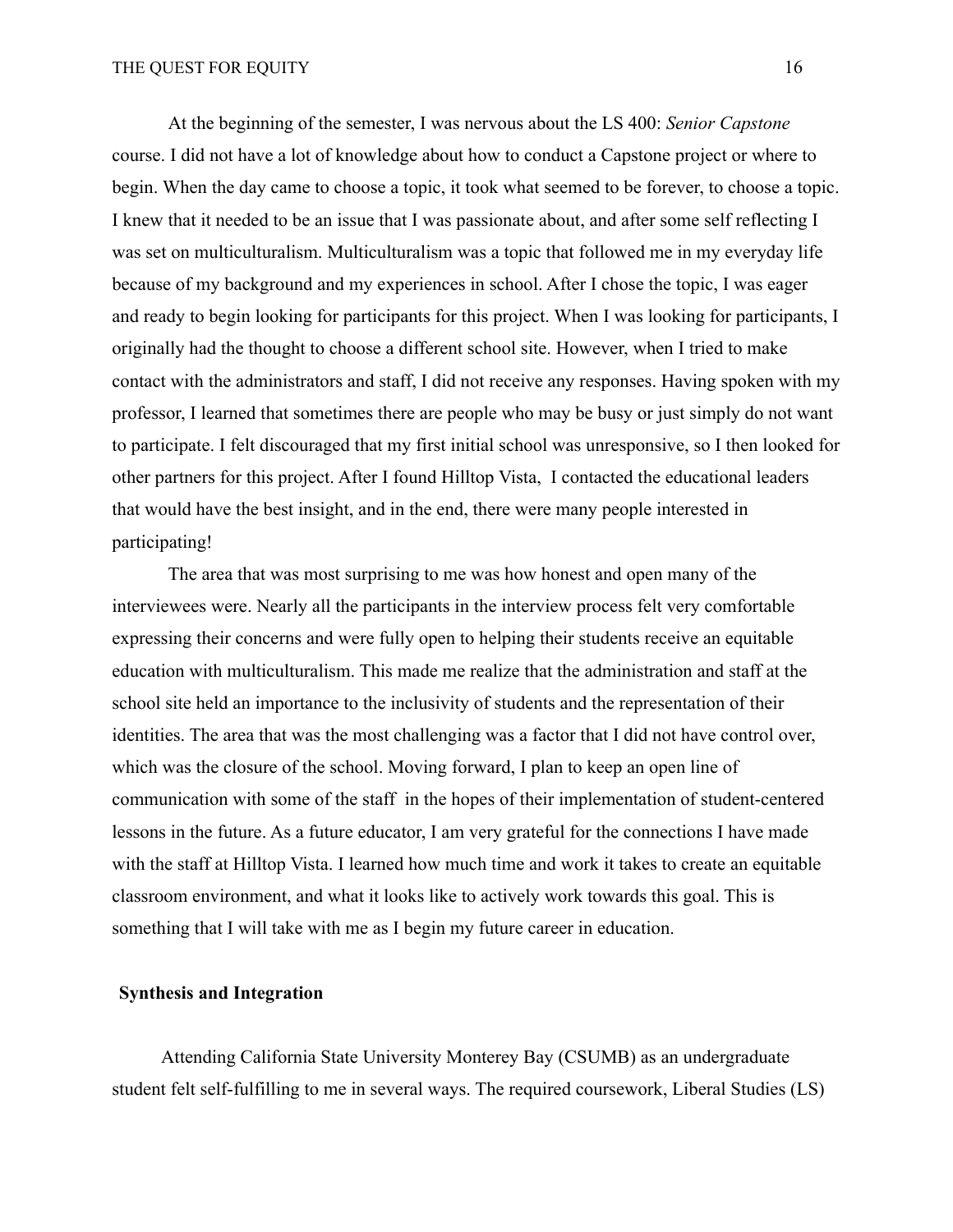MLOs, and this Action Research Project has positively impacted and provided me with essential professional development skills. Beginning with MLO 1: Developing Educator, I am confident in my ability and skills to think, write, and speak critically about the various works of a California public educator. Previous to these courses, I had little to no knowledge about the inner workings of an educator, but as I was conducting research and interviews for this Action Research Project, many of the skills were put into the forefront. Secondly, with MLO 2: Diversity and Multicultural Scholar, I learned how to evaluate my own experiences and the experiences of others, to critically examine the value of diversity and multiculturalism. These skills were demonstrated explicitly within my Action Research Project and the courses with MLO 2 had inspired me to address the issue of multicultural education in schools. Thirdly, with MLO 4: Social Justice Collaborator, I confidently have the skills to identify and pursue paths for social change. Collaborating in this Action Research Project with the staff, helped me to make connections to those striving to advocate access, equity, and justice in public schools. In order to become the educator in which I envision myself being, I believe it is necessary to actively be an advocate, and to speak for those who do not have a voice.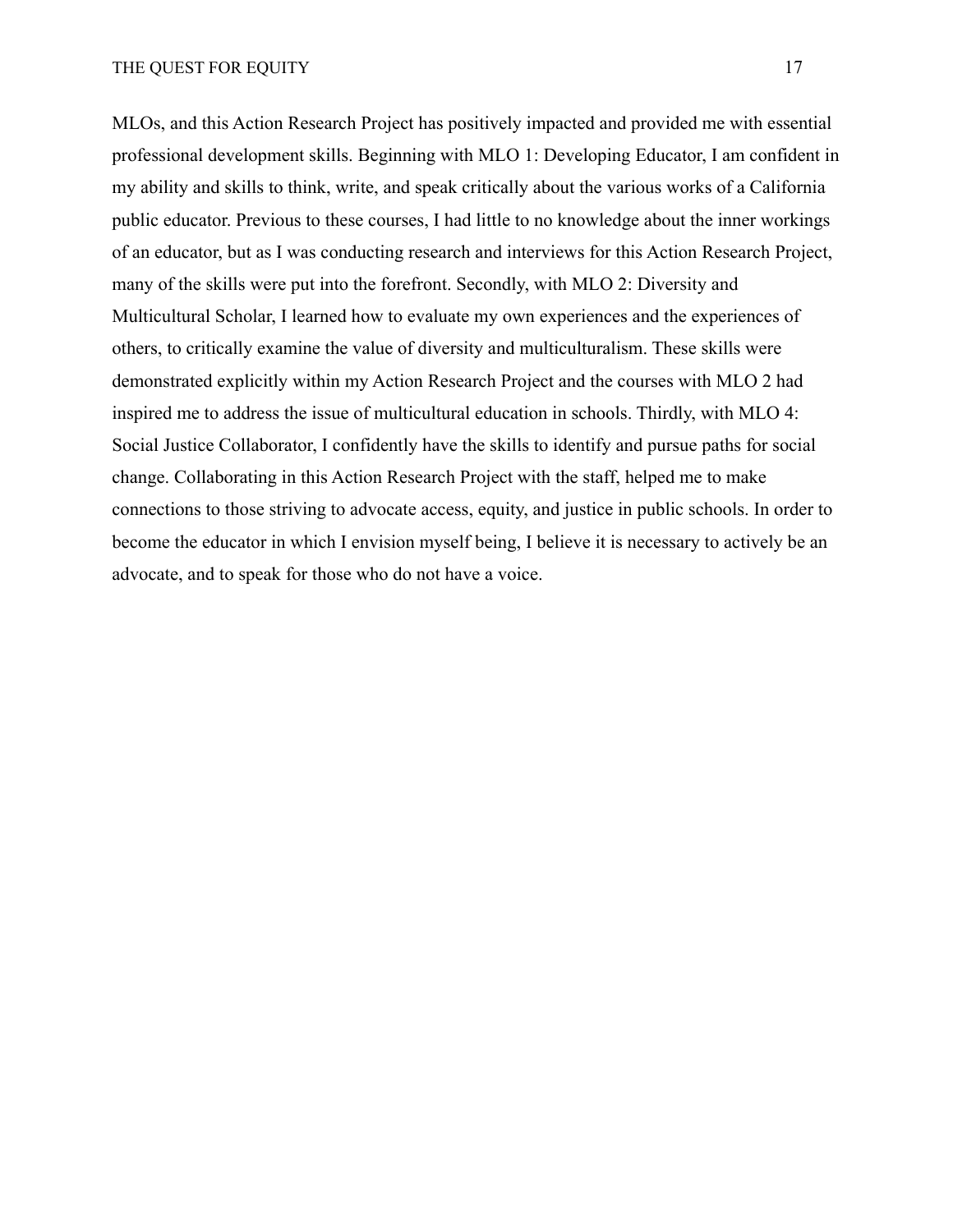#### **References**

Banks, J. A., & McGee, B. C. A. (2020). Part 1. In *Multicultural education: Issues and Perspectives* (10th , pp. 3–25). essay, John Wiley & Sons. Retrieved 2022.

Boyd. (2010). *The Benefits of Multicultural Education Professional Development Training for Elementary School Teachers Who Teach in Culturally Diverse Schools*. ProQuest Dissertations Publishing.

- Cherng, H.-Y. S., & Davis, L. A. (2019). Multicultural Matters: An Investigation of Key Assumptions of Multicultural Education Reform in Teacher Education. *Journal of Teacher Education*, *70*(3), 219+. [https://link.gale.com/apps/doc/A586115632/AONE?u=csumb\\_main&sid=bookmark-AONE&](https://link.gale.com/apps/doc/A586115632/AONE?u=csumb_main&sid=bookmark-AONE&xid=956c3b6e)  $xid = 956c3b6e$
- Davidman, L., & Davidman, P. T. (1997). *Teaching with a multicultural perspective: a practical guide.* New York: Longman.
	- Gorski. (2016). Rethinking the Role of "Culture" in Educational Equity: From Cultural Competence to Equity Literacy. *Multicultural Perspectives (Mahwah, N.J.)*, *18*(4), 221–226. <https://doi.org/10.1080/15210960.2016.1228344>

Gorski, P. (2019). Avoiding Racial Equity Detours. Educational Leadership, 76(7), 56-61.